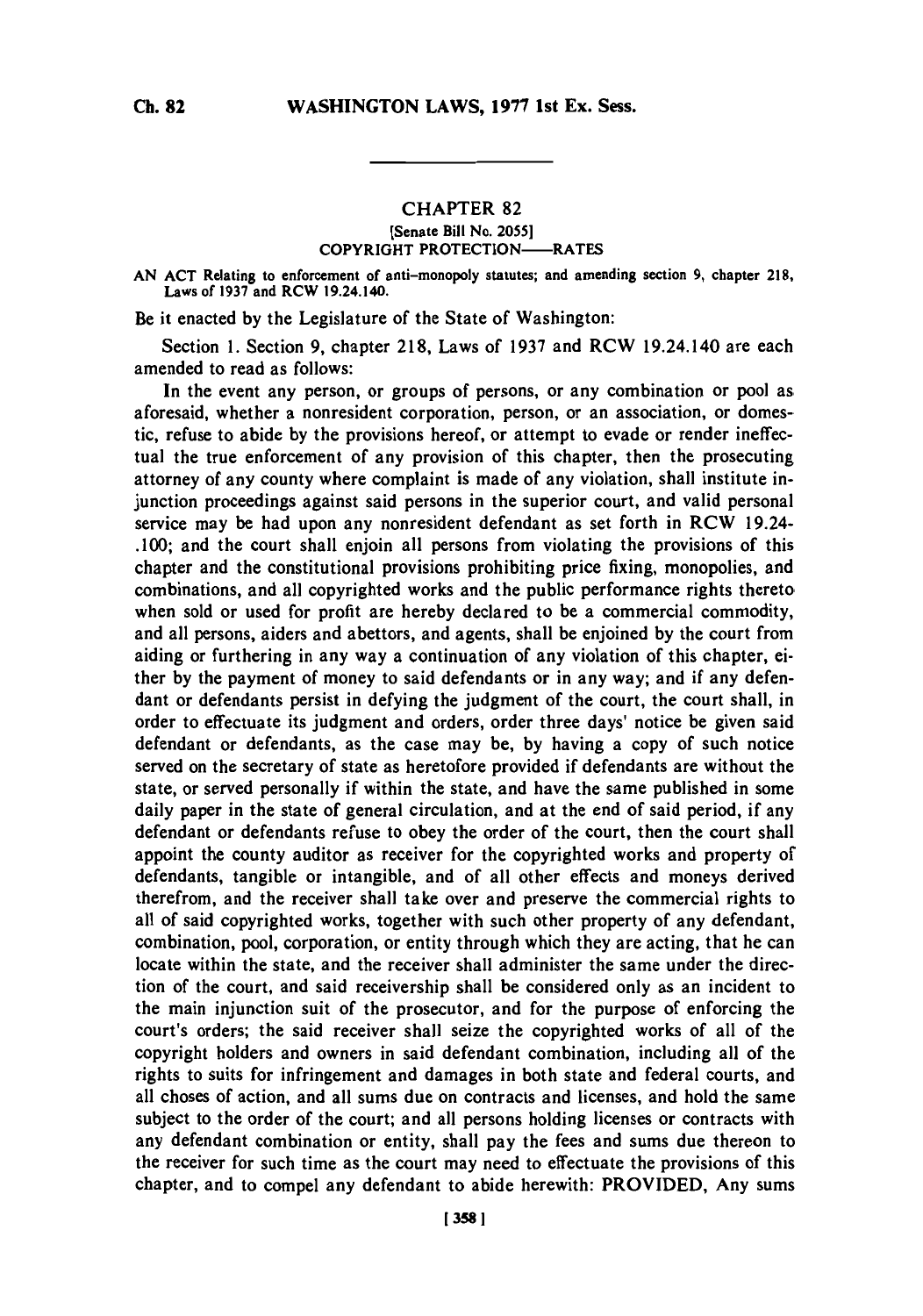paid on licenses violating this chapter shall only be continued in the court's discretion or until such time as the court can award defendants complete and full due process of law before entering a final order thereon, or until such time as a legal and equitable system of licensing can be determined according to the subsequent provisions of this chapter: PROVIDED, FURTHER, In the event any defendant or defendants attempt to withdraw their said copyright works or property from the state in order to violate and render this chapter or the court's order ineffectual, or to deprive the citizens of this state of such commodity, or to hamper the enforcement of any provision of this chapter, or to injure any citizen or user of music in any way, then the court shall immediately order the receiver to compile a complete list of all of the copyrighted works of said defendants which have been used in this state, and the court shall then ((convene the state anti-monopoly board, as herein now created, consisting of the state treasurer and the state auditor, and said board shall meet in the county where the suit is filed, and the superior judge hearing the cause shall be an advisory member of said board; and said board, of which the state **Latisfully 1 assure that in the chairman, shall have only one function, the discouragement of** price fixing and monopolies, and the court shall then submit to said board the single question of the establishment of)) call on the state treasurer and the state auditor who shall jointly establish license rates for the use of those copyrighted works controlled **by** the defendants so proceeded against; and for the purpose of aiding in the abolition of monopolies and price fixing, and preventing violations of this chapter,  $((the board))$  they shall determine a fair and just rate that the receiver should charge for the single and separate public performance for profit of each copyrighted work or works of said defendants, on a per piece system and basis of licensing( $\zeta$ ) **anxd** the,. **..,uut** shall **nout be deemexd the1 ., e, to have.** diese itself **of anzy of its ju** risdiction by so doing)); after determining such rate, ((the said anti-monopoly board)) they shall immediately advise the receiver of its findings, and of its fair rate, and the same shall be filed of record in the cause, and the receiver may then, if said finding is approved **by** the court, issue licenses for the use of said music at such approved rate on a basis of so much money per each time a piece of music is played or used in a public performance for profit; that said property shall be thus administered **by** the receiver for a period of one year, or until such time as the defendants, or the individual copyright owners of any combination so proceeded against take oath that they will abide **by** the rulings of the court and the provisions of this chapter; and all fees and funds collected **by** the receiver shall be turned over to the state treasurer, and no receiver's fees or attorney's fees shall be allowed, and the prosecuting attorney shall be the attorney for the receiver, and the state treasurer shall keep said money in a separate and special fund, subject to the order of the court only for whatever portion thereof that the court may order used to defray the actual expenses ((of the board and the receivership)) incurred by any prosecuting attorney or county auditor in connection with this action; at the end of one year, if the defendants and copyright owners or holders in any combination thus proceeded against, continue to wilfully disobey the court's orders, then the court shall issue an order, which shall be published in three public places, to the effect that unless the defendants obey all of the orders of the court within ten days from the date of said order, that the court will proceed to permanently deprive said defendants and each of them of their property; and the court shall then order said